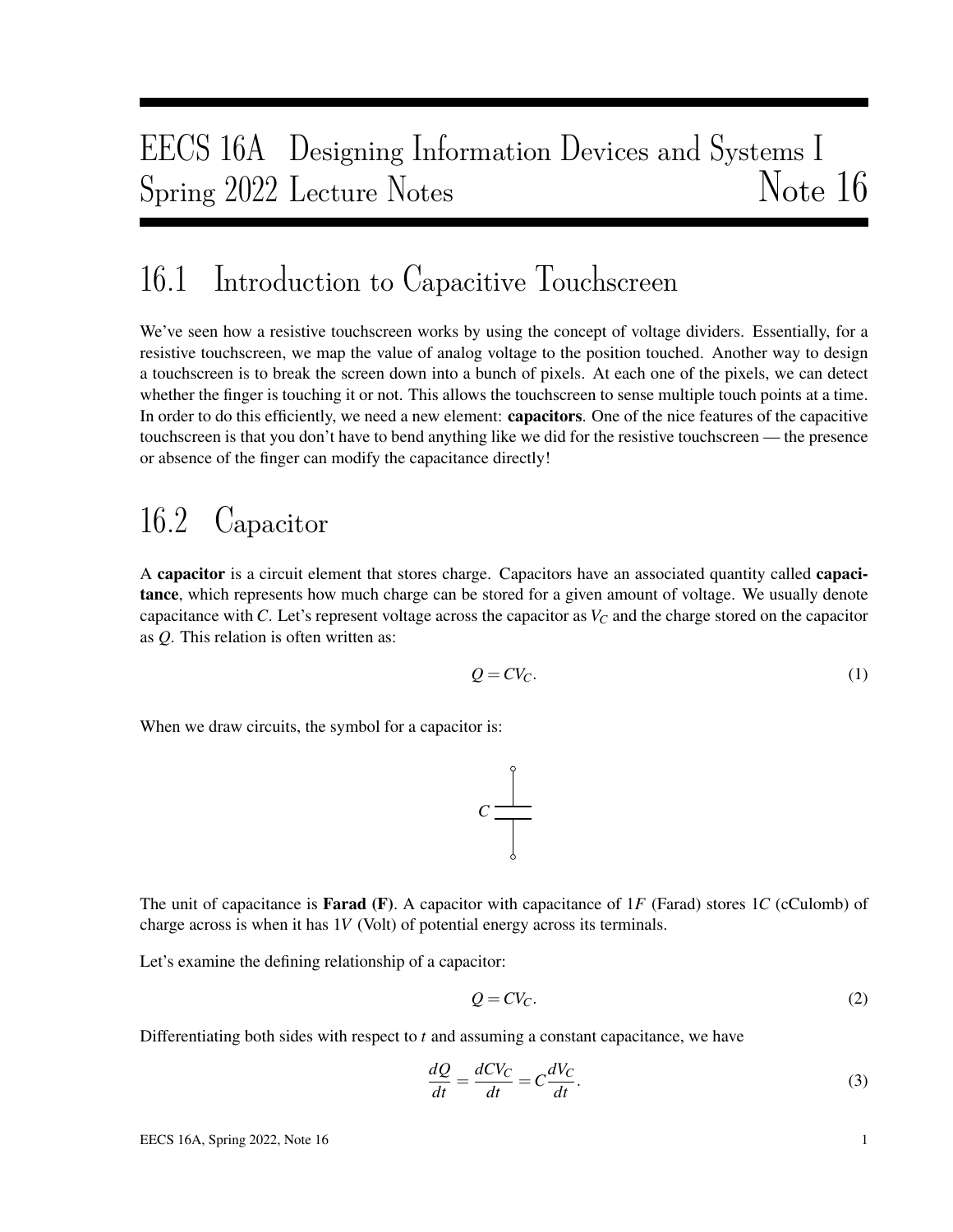However, we know that current  $I = \frac{dQ}{dt}$ . Hence,

$$
I = C \frac{dV_C}{dt}.
$$
\n<sup>(4)</sup>

Thus, the current through a capacitor is the product of the capacitance and the rate of change of the voltage across the capacitor. This yields the following graph, with slope equal to *C*:



An important implication of this is that **current is only flowing through the capacitor if the voltage** across the capacitor is changing with time. If the voltage is no longer changing, then the current through the capacitor will equal 0.

How can we solve for the voltage across the capacitor? In other words, how do we find  $V_C(t)$ ? There are many ways to solve Equation 4, but we will use separation of variables and then integrate both sides, shown below. Note that it's okay if you haven't seen this technique before, it is not required for this class.

$$
I = C \frac{dV_C}{dt}.
$$

$$
Idt = CdV_C \tag{6}
$$

$$
\int_0^t I dt = \int_0^{V_C} C dV_C \tag{7}
$$

To integrate the left-hand side, we assume that the current *I* is constant over time. When we integrate the right-hand side, we must account for the initial voltage across the capacitor,  $V_C(0)$ .

$$
It = C(V_C(t) - V_C(0))
$$
\n<sup>(8)</sup>

$$
V_C(t) = \frac{I}{C}t + V_C(0)
$$
\n(9)

This yields the following graph, with slope equal to  $\frac{I}{C}$ . Although Eq. 4 is fully general, Eq. 9 is only valid when the current is constant over time.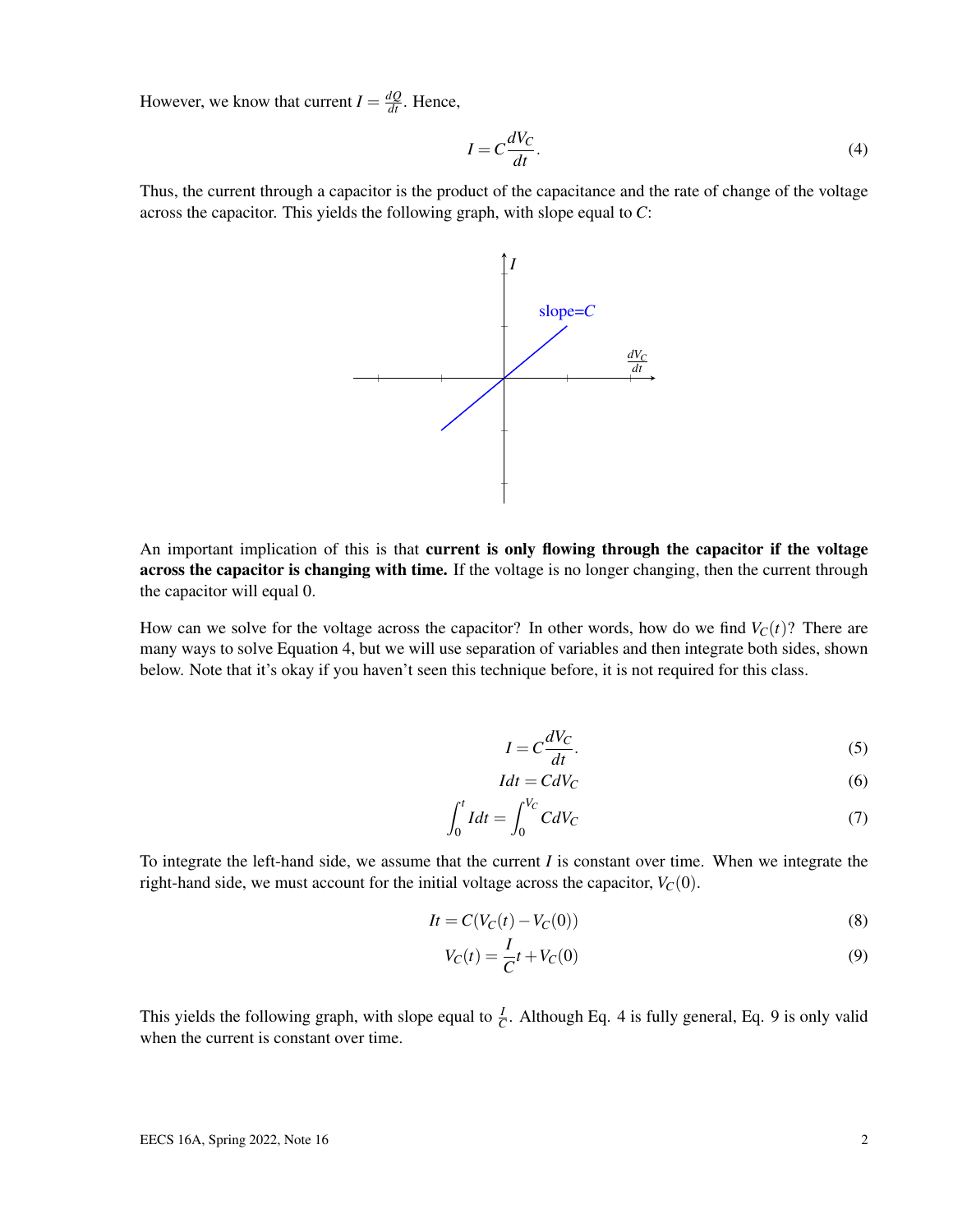

Let's see what happens when we connect a capacitor with a voltage source.



We know that initially, charges are going to build up on the two plates — positive charges on the top plate and negative charges on the bottom plate. Once enough charge has been stored, the voltage across the capacitor becomes  $V_C = V_S$ ; because the voltage can no longer increase past this point, the current *I* flowing through the circuit becomes zero.

## 16.3 Capacitor Equivalence

Note that when we initially talked about equivalence it was in terms of *I* and *V*. But what about for capacitors? Now we will specify equivalence in terms of I and  $\frac{dV}{dt}$ . That means we need to apply  $I_{test}$  and measure  $\frac{dV_{test}}{dt}$  or apply  $\frac{dV_{test}}{dt}$  and measure  $I_{test}$ . Then we can calculate the equivalent capacitance:

$$
C_{eq} = \frac{I_{\text{test}}}{\frac{dV_{test}}{dt}}
$$

Just like resistors, we can connect capacitors in series and in parallel. We'll first focus on capacitor-only circuits, which means that we don't need to find Thevenin/Norton equivalent circuits; it will just be a capacitor.

### 16.3.1 Capacitors in parallel

Given the following circuit: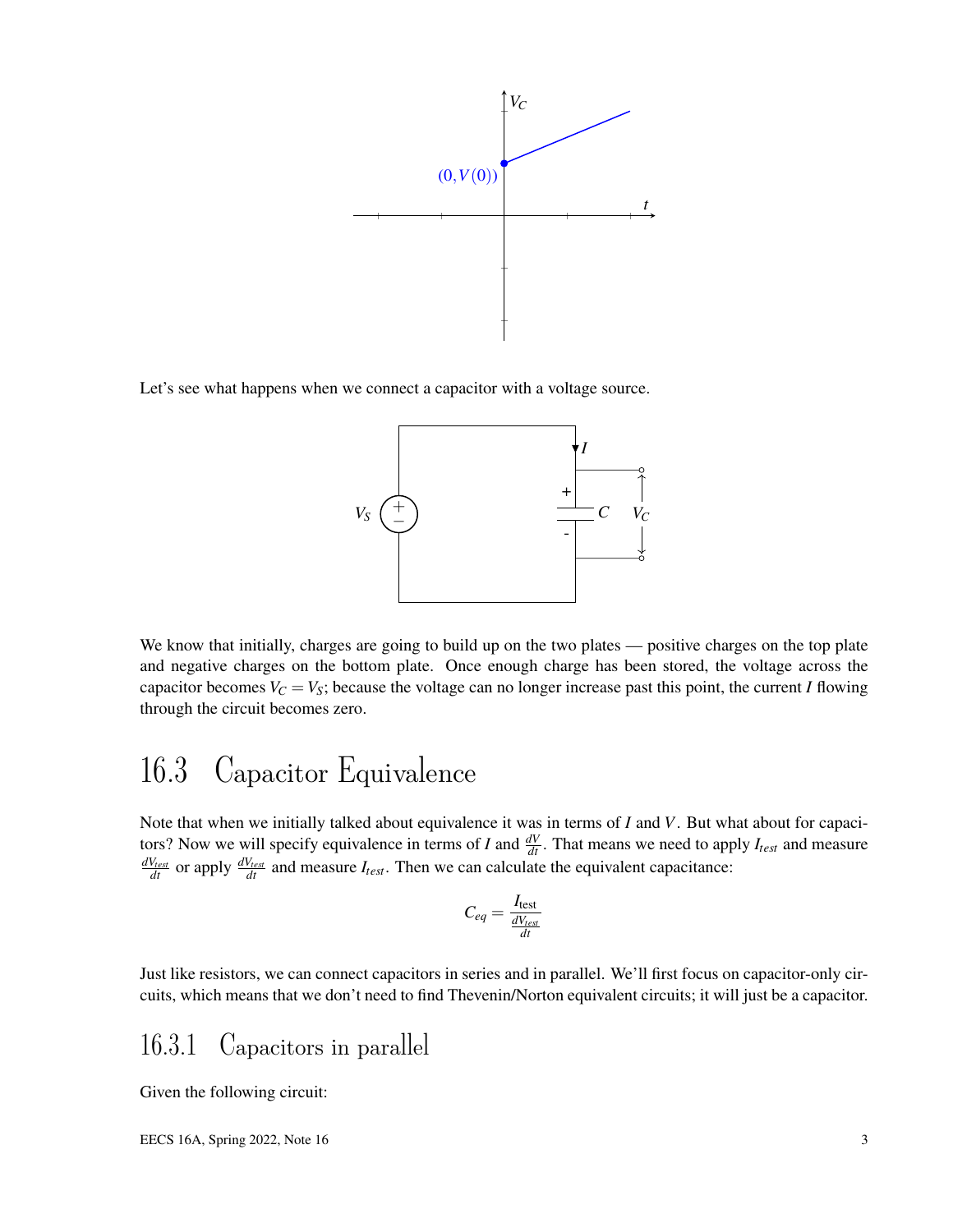

What is the equivalent capacitance? By analogy with our resistor case, we will try and apply a test voltage to this circuit:



$$
i_1 = C_1 \frac{dV_{test}}{dt}
$$

$$
i_2 = C_2 \frac{dV_{test}}{dt}
$$

$$
I_t est = i_1 + i_2 = (C_1 + C_2) \frac{dV_{test}}{dt}
$$

$$
\therefore C_{eq} = C_1 + C_2
$$

We can thus reduce our original circuit to:



We find that in general, the equivalent capacitance of capacitors in parallel is the sum of their capacitance

### 16.3.2 Capacitors in series

Given the circuit:

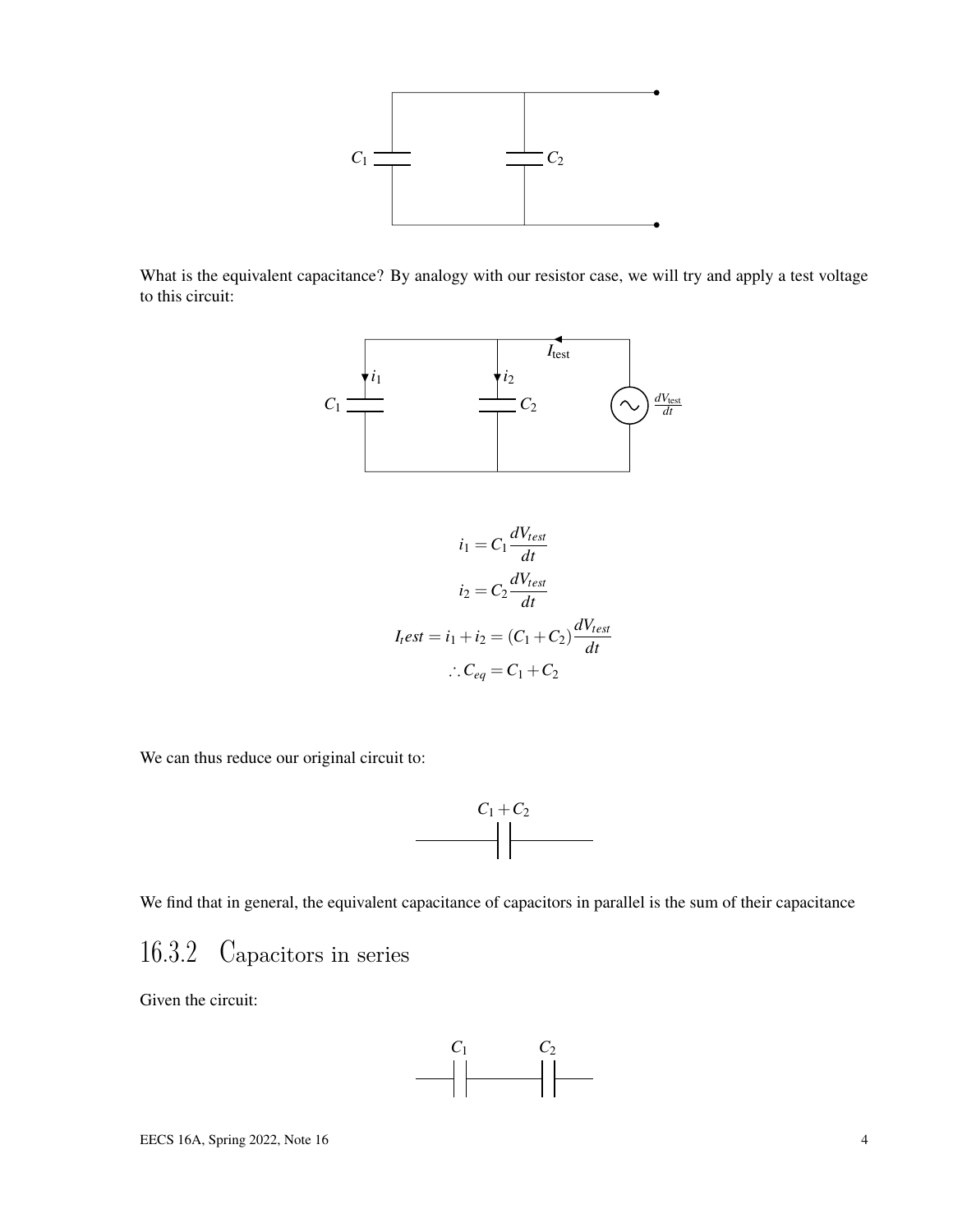What is the equivalent capacitance here? By symmetry with the resistor case, let's apply a test current and measure the resulting voltage:



From KCL, we know that all of the currents are equal.

$$
i_{C_1}=i_{C_2}=I_{\text{test}}
$$

For each capacitor, we plug in our  $I - \frac{dV}{dt}$  relationship:

$$
i_{C_1} = I_{test} = C_1 \frac{du_1}{dt}
$$

$$
i_{C_2} = I_{test} = C_2 \frac{d(u_2 - u_1)}{dt} = C_2 \left(\frac{du_2}{dt} - \frac{du_1}{dt}\right)
$$

Next, we eliminate  $u_1$  from the equations above and rearrange.

$$
\frac{du_1}{dt} = \frac{I_{test}}{C_1} \Rightarrow I_{test} = C_2 \frac{du_2}{dt} - \frac{C_2}{C_1} I_{test}
$$

$$
I_{test} = \frac{C_2}{1 + \frac{C_2}{C_1}} \frac{du_2}{dt}
$$

Finally, we plug in that  $u_2 = V_{test}$  and solve for the equivalent capacitance with  $C_{eq} = I_{test}/\frac{dV_{test}}{dt}$ 

$$
I_{test} = \frac{C_2}{1 + \frac{C_2}{C_1}} \frac{dV_{test}}{dt}
$$

$$
\Rightarrow C_{eq} = \frac{C_2}{1 + \frac{C_2}{C_1}} = \frac{C_1 C_2}{C_1 + C_2}
$$

Note that this is the same as saying  $C_{eq} = C_1 \parallel C_2$ . Remember that the  $\parallel$  operator is mathematical notation; in this case, the capacitors are actually in series, but *mathematically* their equivalent circuit is found via the "parallel resistor" operation.

We can thus reduce our original circuit to:

EECS 16A, Spring 2022, Note 16  $\frac{5}{5}$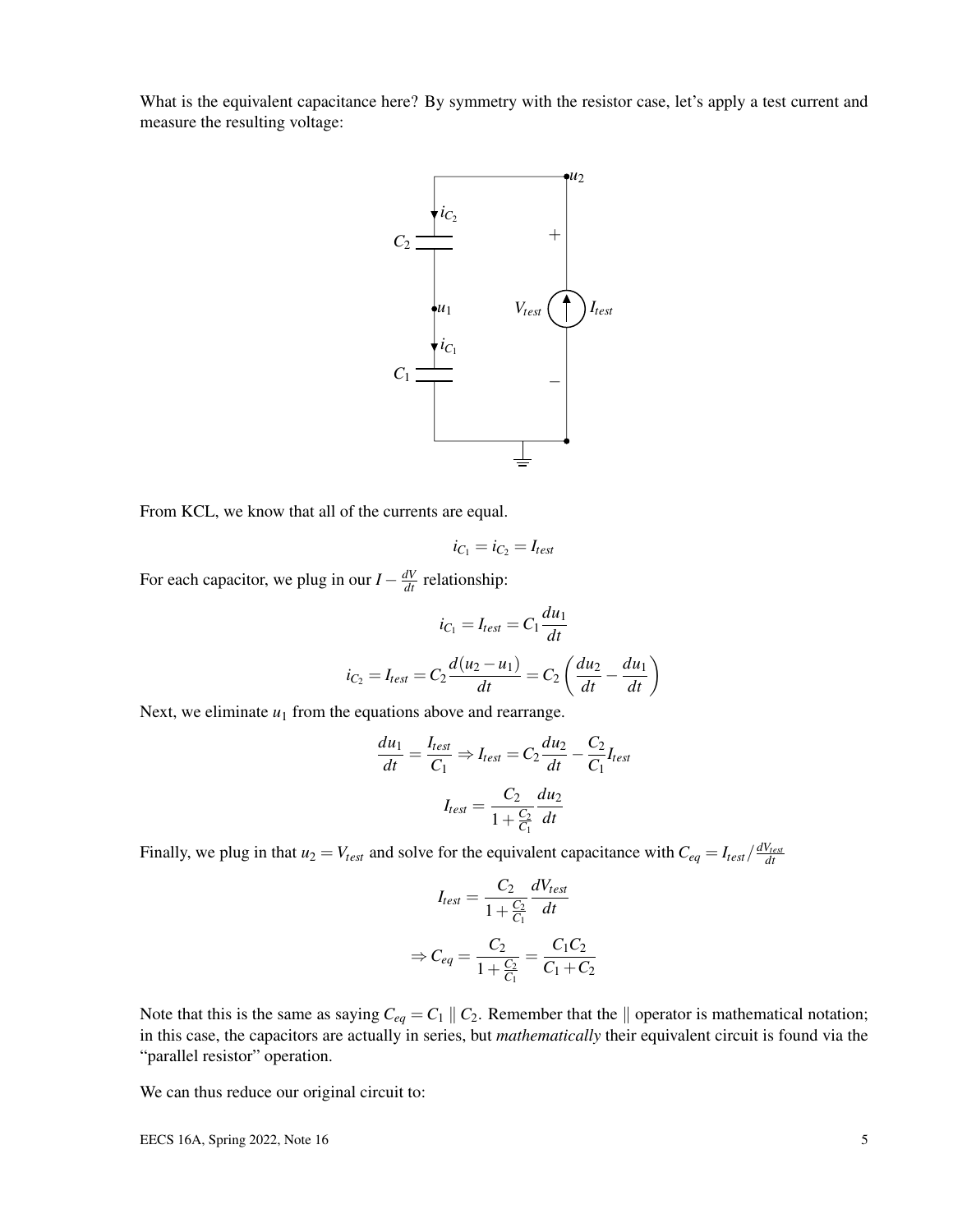

## 16.4 Capacitor Physics

Now that we know the properties of capacitors, let's take a look at the underlying physics. This will be useful when we want to build models for physical structures, such as our capacitive touchscreen. Remember that the physics we teach in this course is not designed to be exact or fully detailed, but is close enough to get us the understanding we need to create circuit models from physical structures.

What is the physical structure of a capacitor? Any two pieces of conductive material, typically metal, that are separated by some other material that is not in general conductive (aka an insulator), forms a capacitor.



Note: What does this mean about you in the case of a capacitive touch screen? You're a conductor!

If there is voltage across the two pieces of conductors, charges will build up on the surface of the capacitor. As depicted below, when we apply voltage *V* across the two plates, positive charges build up on the (top) surface of the plate connected to the positive terminal and negative charges build up on the (bottom) surface of the plate connected to the negative terminal.



Let's try to get some intuition on capacitors by drawing an analogy between capacitors and water buckets — simply put, we can think of a capacitor as a bucket. The more water (charge) you put in the bucket, the higher the water level (voltage) would be. The water level in the bucket is determined by its dimensions. Similarly, the capacitance is set by the dimensions of the conductor plates and some properties of the material separating them. Please note that the water analogy is imperfect for many cases in electrical engineering- be careful not to try and extend or use it arbitrarily.

In particular, the capacitance of a capacitor is:

$$
C = \varepsilon \frac{A}{d} \tag{10}
$$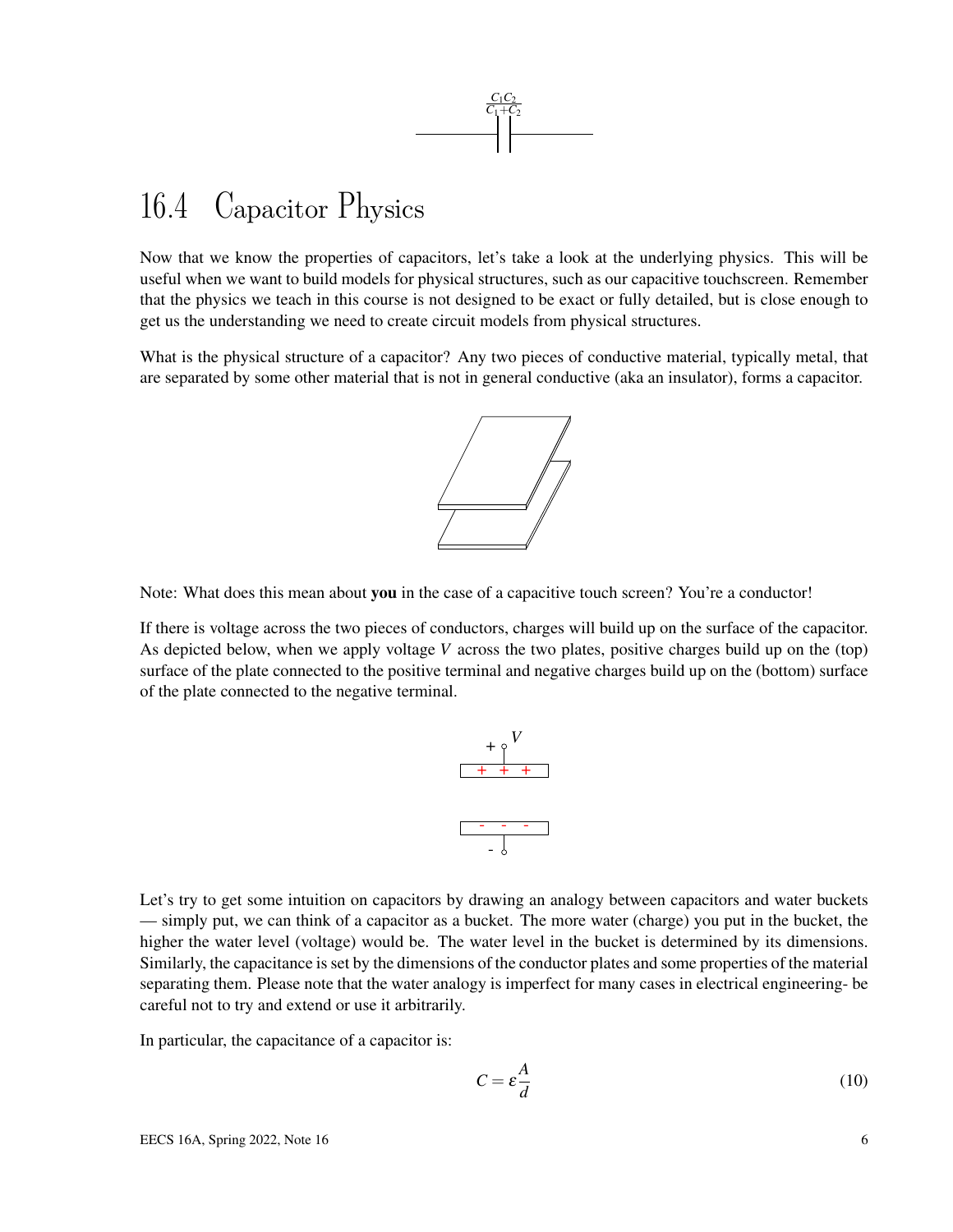where  $A$  is the area of the surface of the plates facing each other,  $d$  is the separation between the two plates (illustrated below), and  $\varepsilon$  is the "permitivity" of the material between the plates. We can deduce that  $\varepsilon$  has unit *F*/*m*. For example, if the material between the capacitors is air (vacuum), then  $\varepsilon = 8.85 \times 10^{-12}$ *F*/*m*.



When a capacitor is charged, there is voltage across it. What does this mean? This means that there is energy stored in the capacitor. Why is there energy stored? Recall that like charges repel each other. So for example if we take a positive charge and move it closer to another positive charge, we need to exert force and thus supply energy to do so. Let's now ask the question: when the capacitor is fully charged, how much energy is stored in it? We know from previous lectures that the energy required to store an additional *dQ* amount of charge when the voltage across the capacitor is  $V_C$  is

$$
dE = V_C dQ. \tag{11}
$$

We also know that  $dQ = C \times dV_C$ . With this in mind, we have

$$
dE = V_C (C \times dV_C) = C \times V_C \times dV_C.
$$
\n(12)

Integrating both sides, we have

$$
\int_{0}^{E} dE = \int_{0}^{V} (C \times V_{C}) dV_{C} = C \int_{0}^{V} V_{C} dV_{C}
$$
\n(13)

$$
E = \frac{1}{2}CV^2.
$$
\n
$$
(14)
$$

Hence, the energy stored in the capacitor after it's fully charged is  $\frac{1}{2}CV^2$  where *V* is the voltage applied across the capacitor. The charges across the capacitor cannot just disappear for no reason, and therefore the energy continues to be stored - that means we can use this element as a tool to design circuits for measuring stored charge/energy.

Let's return to our capacitor equivalence models and try to gain some more physical intuition.

#### Physical Intuition of Parallel Capacitors:

Suppose we combine two capacitors in parallel as follows

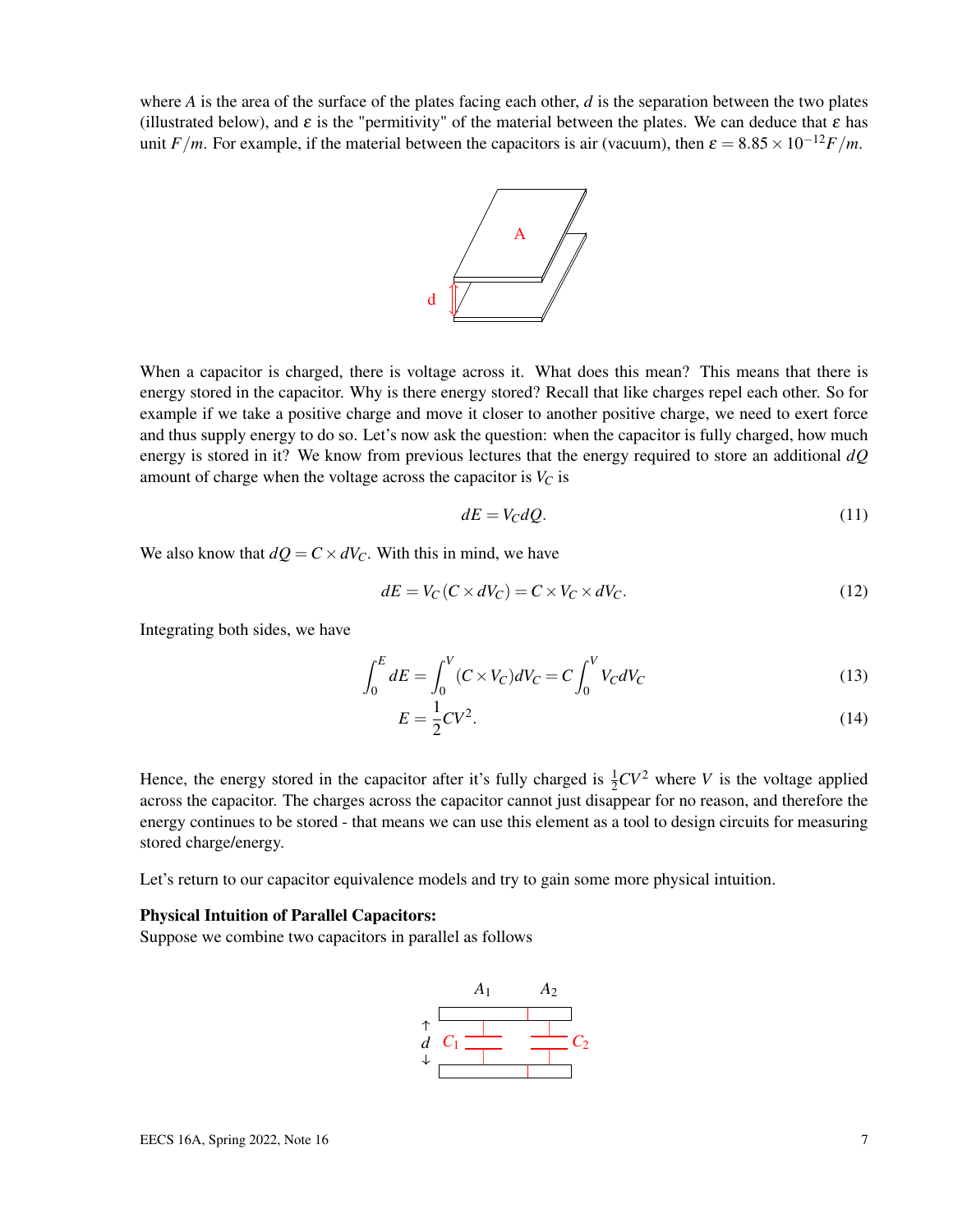If we look at the combined capacitor above, its capacitance is equal to

$$
C_{eq} = \varepsilon \frac{A_1 + A_2}{d},\tag{15}
$$

which is equal to the sum of the capacitance of the two capacitors

$$
C_{eq} = \varepsilon \frac{A_1 + A_2}{d} = \varepsilon \frac{A_1}{d} + \varepsilon \frac{A_2}{d} = C_1 + C_2, \tag{16}
$$

This matches the equivalence equation for parallel capacitors! In other words, connecting capacitors in parallel is analogous to summing the surface area of the two plates.

#### Physical Intuition of Series Capacitors:

If we take the following capacitor and draw a horizontal line in between, then it acts the same as two capacitors connected in series



Assume that the surface area is *A*. Intuitively, we know that the equivalent capacitance should be smaller than both  $C_1$  and  $C_2$  since the plates are farther from each other. We know that  $C_1 = \varepsilon \frac{A}{d}$  $\frac{A}{d_1}$  and  $C_2 = \varepsilon \frac{A}{d_2}$  $\frac{A}{d_2}$ . Let the capacitance of the combined capacitor be *Ceq*. It satisfies

$$
\frac{1}{C_{eq}} = \frac{1}{\varepsilon} \frac{d_1 + d_2}{A} = \frac{1}{\varepsilon} \frac{d_1}{A} + \frac{1}{\varepsilon} \frac{d_2}{A} = \frac{1}{C_1} + \frac{1}{C_2}.
$$
 (17)

Hence, the equivalent capacitance is equal to

$$
C_{eq} = \frac{1}{\frac{1}{C_1} + \frac{1}{C_2}} = \frac{C_1 C_2}{C_1 + C_2}.
$$
\n(18)

Notice that the examples above keep one physical dimension constant between the capacitors. This is not really necessary to arrive at theses expressions for series and parallel capacitors. The expressions for equivalent capacitance that we formally derived in Section 16.3 work for capacitors of arbitrary shape/values.

## 16.5 Practice Problems

These practice problems are also available in an interactive form on the course website.

- 1. Given a parallel plate capacitor, you can increase the effective capacitance in the following way(s):
	- (a) Increasing the overlapping area of the two plates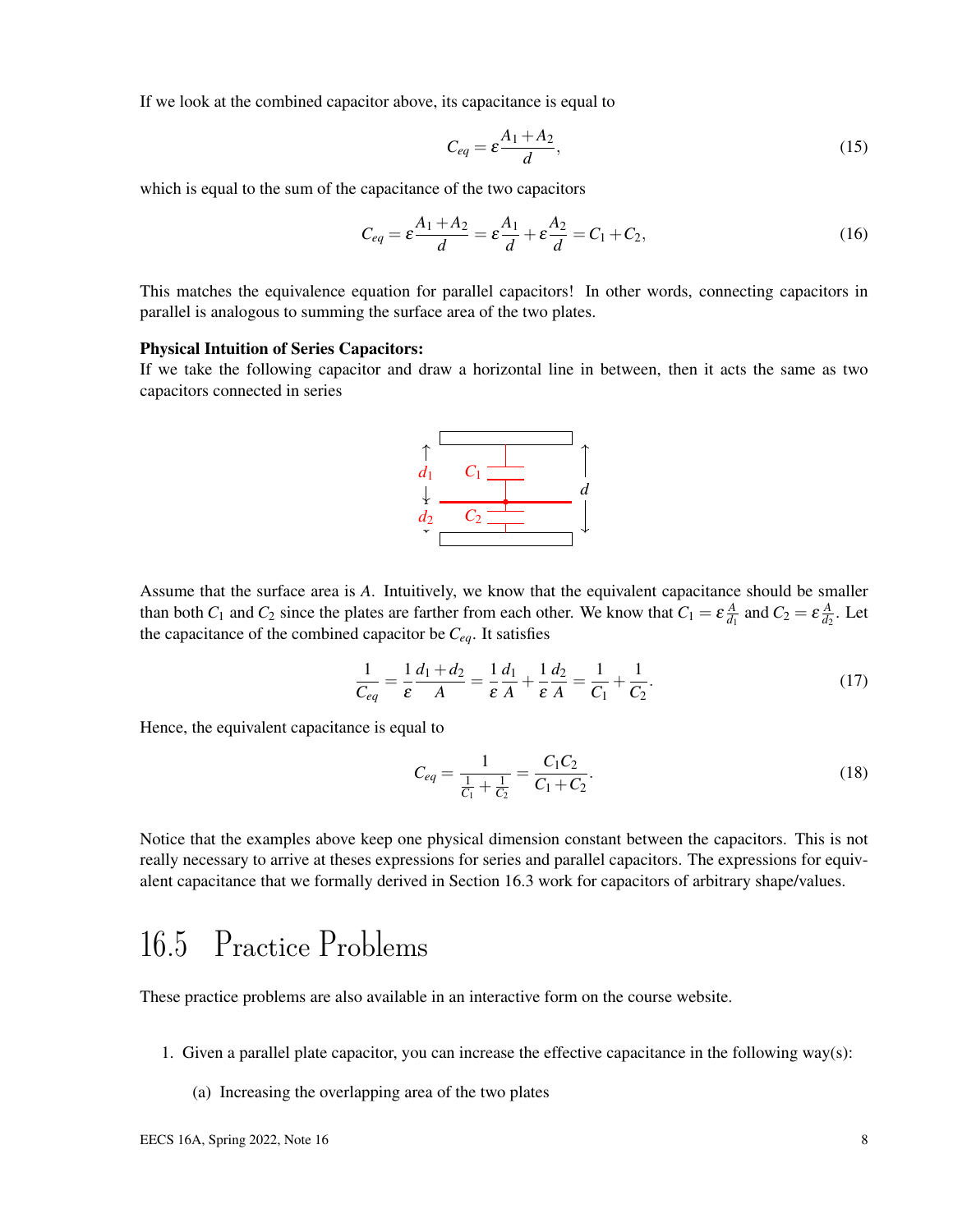- (b) Decreasing the distance between the two plates
- (c) Using an insulator with a higher permittivity
- (d) All of the above
- 2. True or False: Capacitors in series have an equivalent capacitance that is smaller than any of the individual capacitances (assuming that all capacitances are positive capacitance).
- 3. True or False: Capacitors in parallel have an equivalent capacitance that is smaller than any of the individual capacitances (assuming that all capacitances are positive).
- 4. True or False: Given the current through a capacitor, is it possible to determine the voltage across it at time *t*?
- 5. Consider the circuit below. Find an expression for  $v_{\text{out}}(t)$  in terms of  $I_s$ ,  $C_1$ ,  $C_2$ ,  $C_3$ ,  $C_4$ , and  $t$ . Assume that all capacitors are initially uncharged.



6. Find the equivalent capacitance between the terminals *a* and *b* in terms of *C*.



7. What is the total energy stored in capacitors in the circuit below?